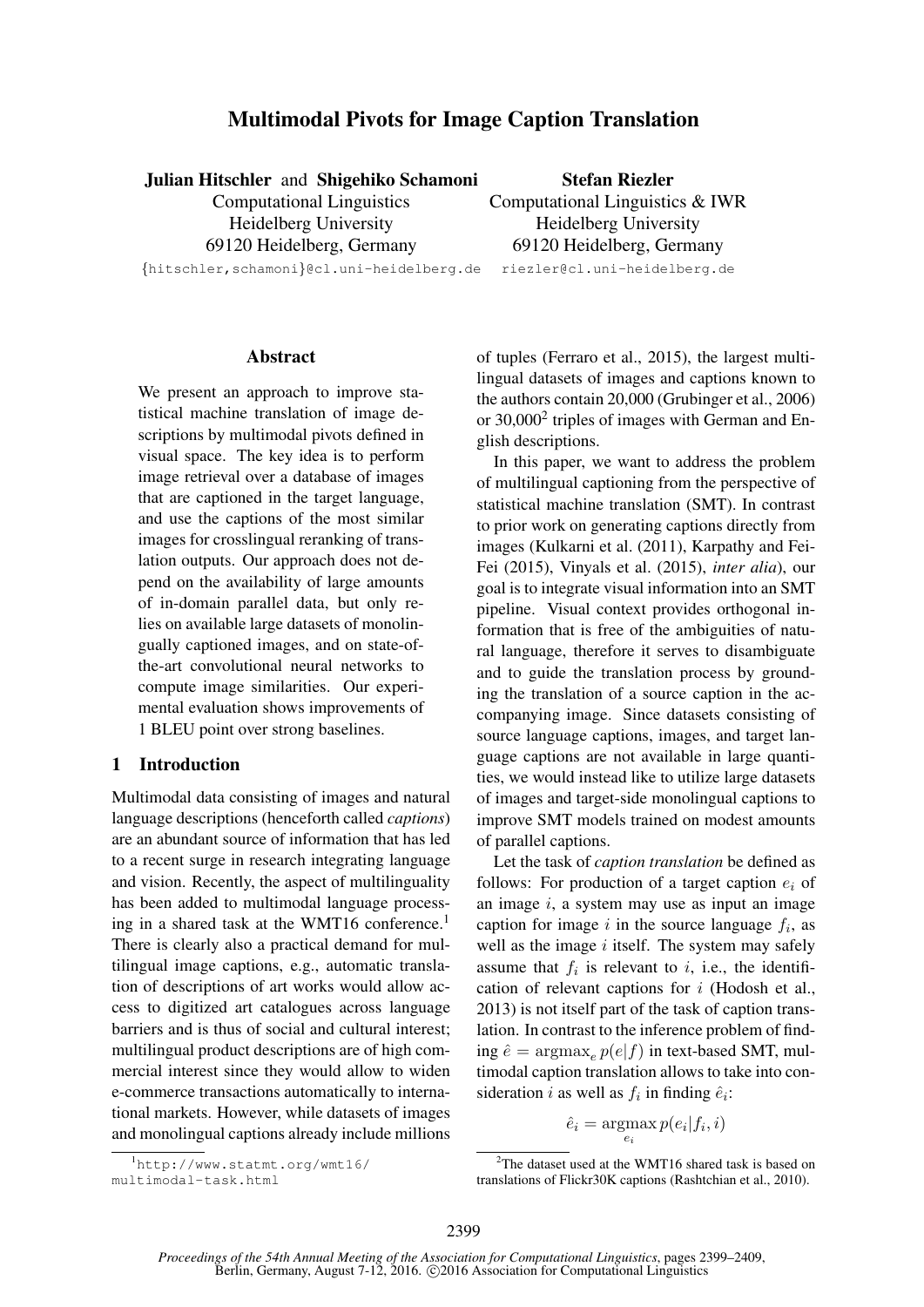In this paper, we approach caption translation by a general crosslingual reranking framework where for a given pair of source caption and image, monolingual captions in the target language are used to rerank the output of the SMT system. We present two approaches to retrieve target language captions for reranking by pivoting on images that are similar to the input image. One approach calculates image similarity based deep convolutional neural network (CNN) representations. Another approach calculates similarity in visual space by comparing manually annotated object categories. We compare the multimodal pivot approaches to reranking approaches that are based on text only, and to standard SMT baselines trained on parallel data. Compared to a strong baseline trained on 29,000 parallel caption data, we find improvements of over 1 BLEU point for reranking based on visual pivots. Notably, our reranking approach does not rely on large amounts of in-domain parallel data which are not available in practical scenarios such as e-commerce localization. However, in such scenarios, monolingual product descriptions are naturally given in large amounts, thus our work is a promising pilot study towards real-world caption translation.

# 2 Related Work

Caption generation from images alone has only recently come into the scope of realistically solvable problems in image processing (Kulkarni et al. (2011), Karpathy and Fei-Fei (2015), Vinyals et al. (2015), *inter alia*). Recent approaches also employ reranking of image captions by measuring similarity between image and text using deep representations (Fang et al., 2015). The tool of choice in these works are neural networks whose deep representations have greatly increased the quality of feature representations of images, enabling robust and semantically salient analysis of image content. We rely on the CNN framework (Socher et al., 2014; Simonyan and Zisserman, 2015) to solve semantic classification and disambiguation tasks in NLP with the help of supervision signals from visual feedback. However, we consider image captioning as a different task than caption translation since it is not given the information of the source language string. Therefore we do not compare our work to caption generation models.

In the area of SMT, Wäschle and Riezler  $(2015)$ presented a framework for integrating a large, in-

domain, target-side monolingual corpus into machine translation by making use of techniques from crosslingual information retrieval. The intuition behind their approach is to generate one or several translation hypotheses using an SMT system, which act as queries to find matching, semantically similar sentences in the target side corpus. These can in turn be used as templates for refinement of the translation hypotheses, with the overall effect of improving translation quality. Our work can be seen as an extension of this method, with visual similarity feedback as additional constraint on the crosslingual retrieval model. Calixto et al. (2012) suggest using images as supplementary context information for statistical machine translation. They cite examples from the news domain where visual context could potentially be helpful in the disambiguation aspect of SMT and discuss possible features and distance metrics for context images, but do not report experiments involving a full SMT pipeline using visual context. In parallel to our work, Elliott et al. (2015) addressed the problem of caption translation from the perspective of neural machine translation.<sup>3</sup> Their approach uses a model which is considerably more involved than ours and relies exclusively on the availability of parallel captions as training data. Both approaches crucially rely on neural networks, where they use a visually enriched neural encoder-decoder SMT approach, while we follow a retrieval paradigm for caption translation, using CNNs to compute similarity in visual space.

Integration of multimodal information into NLP problems has been another active area of recent research. For example, Silberer and Lapata (2014) show that distributional word embeddings grounded in visual representations outperform competitive baselines on term similarity scoring and word categorization tasks. The orthogonality of visual feedback has previously been exploited in a multilingual setting by Kiela et al. (2015) (relying on previous work by Bergsma and Van Durme (2011)), who induce a bilingual lexicon using term-specific multimodal representations obtained by querying the Google image

<sup>&</sup>lt;sup>3</sup>We replicated the results of Elliott et al.  $(2015)$  on the IAPR TC-12 data. However, we decided to not include their model as baseline in this paper since we found our hierarchical phrase-based baselines to yield considerably better results on IAPR TC-12 as well as on MS COCO.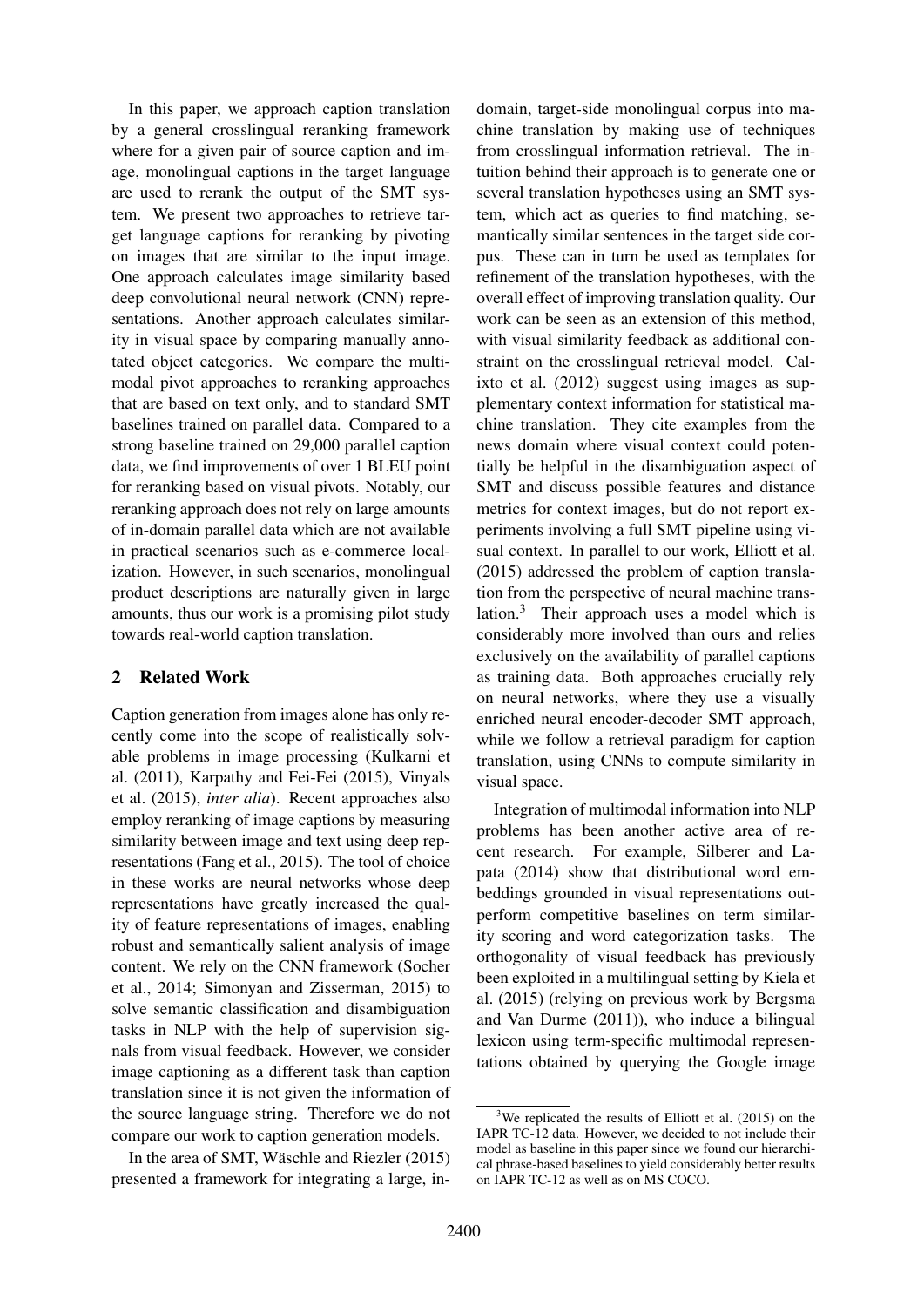

Figure 1: Overview of model architecture.

search engine.<sup>4</sup> Funaki and Nakayama (2015) use visual similarity for crosslingual document retrieval in a multimodal and bilingual vector space obtained by generalized canonical correlation analysis, greatly reducing the need for parallel training data. The common element is that CNNbased visual similarity information is used as a "hub" (Funaki and Nakayama, 2015) or pivot connecting corpora in two natural languages which lack direct parallelism, a strategy which we apply to the problem of caption translation.

# 3 Models

#### 3.1 Overview

Following the basic approach set out by Wäschle and Riezler (2015), we use a crosslingual retrieval model to find sentences in a target language document collection  $C$ , and use these to rerank target language translations e of a source caption f.

The systems described in our work differ from that of Wäschle and Riezler  $(2015)$  in a number of aspects. Instead of a two-step architecture of coarse-grained and fine-grained retrieval, our system uses relevance scoring functions for retrieval of matches in the document collection C, and for reranking of translation candidates that are based on inverse document frequency of terms (Spärck Jones, 1972) and represent variants of the popular TF-IDF relevance measure.

A schematic overview of our approach is given in Figure 1. It consists of the following components:

- **Input:** Source caption  $f_i$ , image i, target-side collection C of image-captions pairs
- **Translation:** Generate unique list  $N_{f_i}$  of  $k_n$ -best translations, generate unique list  $R_{f_i}$  of  $k_r$ best list of translations<sup>5</sup> using MT decoder
- Multimodal retrieval: For list of translations  $N_{f_i}$ , find set  $M_{f_i}$  of  $k_m$ -most relevant pairs of images and captions in a target-side collection C, using a heuristic relevance scoring function  $S(m, N_{f_i}, i), m \in C$
- **Crosslingual reranking:** Use list  $M_{f_i}$  of imagecaption pairs to rerank list of translations  $R_{f_i}$ , applying relevance scoring function  $F(r, M_{f_i})$  to all  $r \in R_{f_i}$
- **Output:** Determine best translation hypothesis  $\hat{e}_i$ by interpolating decoder score  $d_r$  for a hypothesis  $r \in R_{f_i}$  with its relevance score  $F(r, M_{f_i})$  with weight  $\lambda$  s.t.

$$
\hat{e}_i = \operatorname*{argmax}_{r \in R_{f_i}} d_r + \lambda \cdot F(r, M_{f_i})
$$

The central concept is the scoring function  $S(m, N_{f_i}, i)$  which defines three variants of target-side retrieval (TSR), all of which make use of the procedure outlined above. In the baseline text-based reranking model (TSR-TXT), we use relevance scoring function  $S_{TXT}$ . This function is purely text-based and does not make use of multimodal context information (as such, it comes closest to the models used for target-side retrieval in Wäschle and Riezler  $(2015)$ ). In the retrieval model enhanced by visual information from a deep convolutional neural network (TSR-CNN), the scoring function  $S_{CNN}$  incorporates a textual relevance score with visual similarity information extracted from the neural network. Finally, we evaluate these models against a relevance score based on human object-category annotations (TSR-HCA), using the scoring function

<sup>4</sup>https://images.google.com/

<sup>&</sup>lt;sup>5</sup>In practice, the first hypothesis list may be reused. We distinguish between the two hypothesis lists  $N_{f_i}$  and  $R_{f_i}$  for notational clarity since in general, the two hypothesis lists need not be of equal length.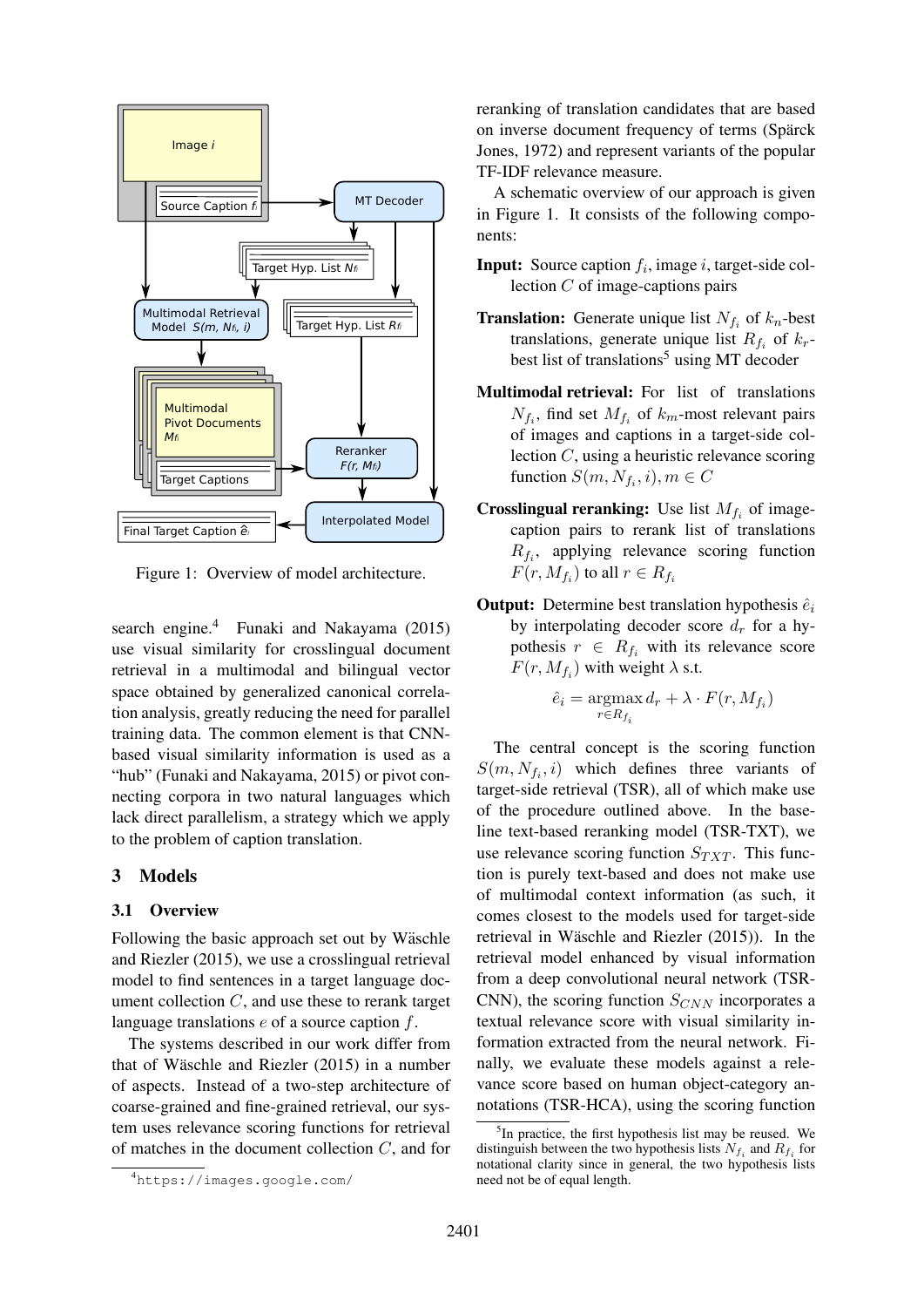$S_{HCA}$ . This function makes use of the object annotations available for the MS COCO corpus (Lin et al., 2014) to give an indication of the effectiveness of our automatically extracted visual similarity metric. The three models are discussed in detail below.

#### 3.2 Target Side Retrieval Models

Text-Based Target Side Retrieval. In the TSR-TXT retrieval scenario, a match candidate  $m \in C$ is scored in the following way:

$$
S_{TXT}(m, N_{f_i}) =
$$
  
\n
$$
Z_m \sum_{n \in N_{f_i}} \sum_{w_n \in tok(n)} \sum_{w_m \in typ(m)} \delta(w_m, w_n) idf(w_m),
$$

where  $\delta$  is the Kronecker  $\delta$ -function,  $N_{f_i}$  is the set of the  $k_n$ -best translation hypotheses for a source caption  $f_i$  of image i by decoder score,  $typ(a)$ is a function yielding the set of types (unique tokens) contained in a caption  $a<sup>6</sup> tok(a)$  is a function yielding the tokens of caption a,  $\mathrm{id} f(w)$  is the inverse document frequency (Spärck Jones, 1972) of term w, and  $Z_m = \frac{1}{|t_{\text{imp}}|}$  $\frac{1}{|typ(m)|}$  is a normalization term introduced in order to avoid biasing the system towards long match candidates containing many low-frequency terms. Term frequencies were computed on monolingual data from Europarl (Koehn, 2005) and the News Commentary and News Discussions English datasets provided for the WMT15 workshop.<sup>7</sup> Note that in this model, information from the image  $i$  is not used.

Multimodal Target Side Retrieval using CNNs. In the TSR-CNN scenario, we supplement the textual target-side TSR model with visual similarity information from a deep convolutional neural network. We formalize this by introduction of the positive-semidefinite distance function  $v(i_x, i_y) \rightarrow [0, \infty)$  for images  $i_x, i_y$  (smaller values indicating more similar images). The relevance scoring function  $S_{CNN}$  used in this model

```
translation-task.html
```
takes the following form:

$$
S_{CNN}(m, N_{f_i}, i)
$$
  
= 
$$
\begin{cases} S_{TXT}(m, N_{f_i})e^{-bv(i_m, i)}, & v(i_m, i) < d \\ 0 & otherwise, \end{cases}
$$

where  $i_m$  is the image to which the caption m refers and d is a cutoff maximum distance, above which match candidates are considered irrelevant, and b is a weight term which controls the impact of the visual distance score  $v(i_m, i)$  on the overall score.<sup>8</sup>

Our visual distance measure  $v$  was computed using the VGG16 deep convolutional model of Simonyan and Zisserman (2015), which was pretrained on ImageNet (Russakovsky et al., 2014). We extracted feature values for all input and reference images from the penultimate fully-connected layer  $(f \circ 7)$  of the model and computed the Euclidean distance between feature vectors of images. If no neighboring images fell within distance d, the text-based retrieval procedure  $S_{TXT}$ was used as a fallback strategy, which occurred 47 out of 500 times on our test data.

Target Side Retrieval by Human Category Annotations. For contrastive purposes, we evaluated a TSR-HCA retrieval model which makes use of the human object category annotations for MS COCO. Each image in the MS COCO corpus is annotated with object polygons classified into 91 categories of common objects. In this scenario, a match candidate  $m$  is scored in the following way:

$$
S_{HCA}(m, N_{f_i}, i)
$$
  
=  $\delta(cat(i_m), cat(i))S_{TXT}(m, N_{f_i}),$ 

where  $cat(i)$  returns the set of object categories with which image  $i$  is annotated. The amounts to enforcing a strict match between the category annotations of i and the reference image  $i_m$ , thus pre-filtering the  $S_{TXT}$  scoring to captions for images with strict category match.<sup>9</sup> In cases where  $i$  was annotated with a unique set of object categories and thus no match candidates with nonzero scores were returned by  $S_{HCA}$ ,  $S_{TXT}$  was used as a fallback strategy, which occurred 77 out of 500 times on our test data.

<sup>&</sup>lt;sup>6</sup>The choice for per-type scoring of reference captions was primarily driven by performance considerations. Since captions rarely contain repetitions of low-frequency terms, this has very little effect in practice, other than to mitigate the influence of stopwords.

<sup>7</sup>http://www.statmt.org/wmt15/

<sup>&</sup>lt;sup>8</sup>The value of  $b = 0.01$  was found on development data and kept constant throughout the experiments.

<sup>&</sup>lt;sup>9</sup>Attempts to relax this strict matching criterion led to strong performance degradation on the development test set.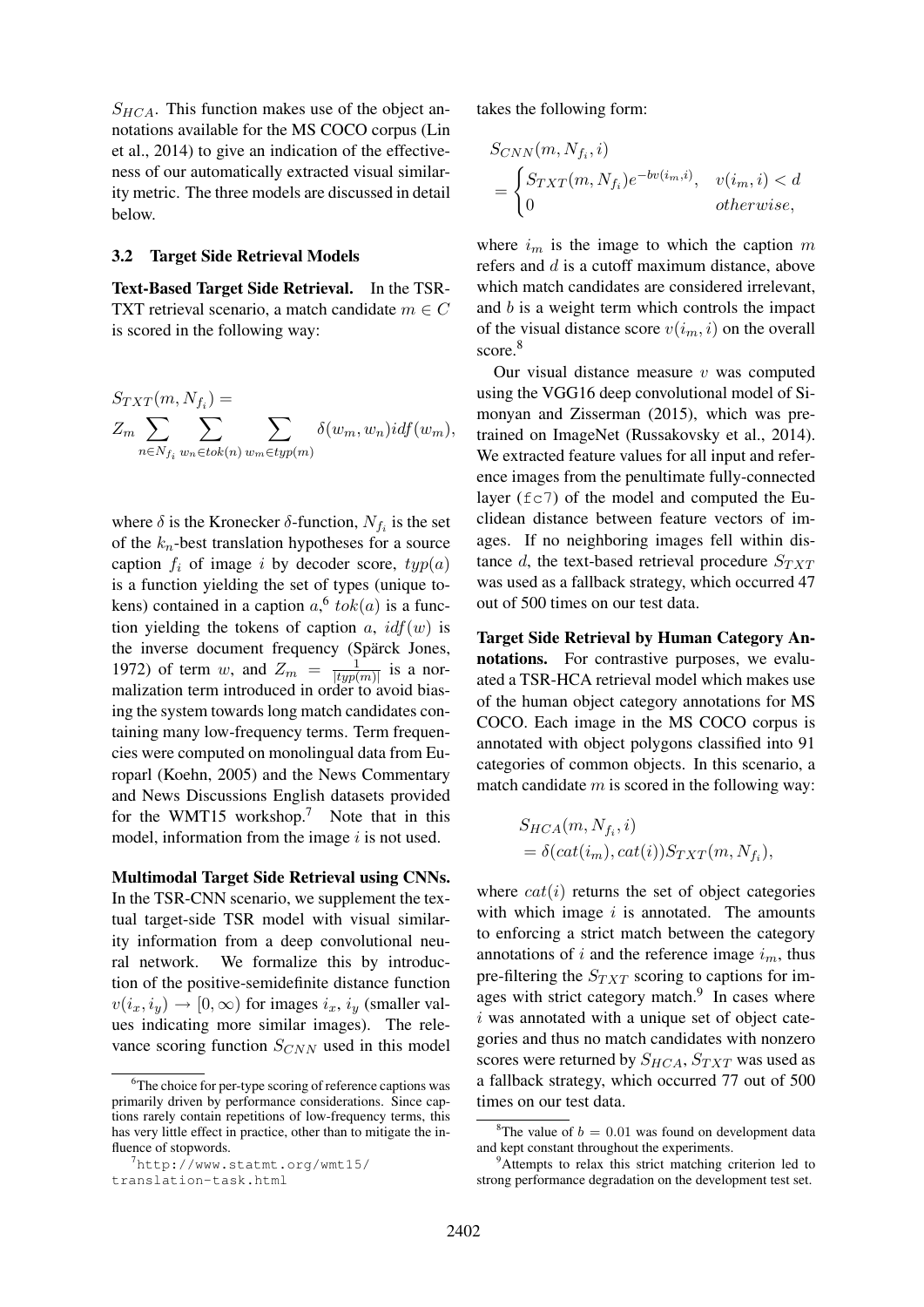### 3.3 Translation Candidate Re-scoring

The relevance score  $F(r, M_{f_i})$  used in the reranking model was computed in the following way for all three models:

$$
F(r, M_{f_i}) =
$$
  

$$
Z_{M_{f_i}} \sum_{m \in M_{f_i}} \sum_{w_m \in typ(m)} \sum_{w_r \in tok(r)} \delta(w_m, w_r) idf(w_m)
$$

with normalization term

$$
Z_{M_{f_i}} = \left(\sum_{m \in M_{f_i}} |tok(m)|\right)^{-1},
$$

where r is a translation candidate and  $M_{f_i}$  is a list of  $k_m$ -top target side retrieval matches. Because the model should return a score that is reflective of the relevance of r with respect to  $M_{f_i}$ , irrespective of the length of  $M_{f_i}$ , normalization with respect to the token count of  $M_{f_i}$  is necessary. The term  $Z_{M_{f_i}}$  serves this purpose.

#### 4 Experiments

#### 4.1 Bilingual Image-Caption Data

We constructed a German-English parallel dataset based on the MS COCO image corpus (Lin et al., 2014). 1,000 images were selected at random from the 2014 training section<sup>10</sup> and, in a second step, one of their five English captions was chosen randomly. This caption was then translated into German by a native German speaker. Note that our experiments were performed with German as the source and English as the target language, therefore, our reference data was not produced by a single speaker but reflects the heterogeneity of the MS COCO dataset at large. The data was split into a development set of 250 captions, a development test set of 250 captions for testing work in progress, and a test set of 500 captions. For our retrieval experiments, we used only the images and captions that were not included in the development, development test or test data, a total of 81,822 images with 5 English captions per image. All data was tokenized and converted to lower case using the  $cdec^{11}$  utilities tokenized-anything.pl and lowercase.pl. For the German data, we

| Section         | Images | Captions | Languages |
|-----------------|--------|----------|-----------|
| <b>DEV</b>      | 250    | 250      | DE-EN     |
| <b>DEVTEST</b>  | 250    | 250      | DE-EN     |
| <b>TEST</b>     | 500    | 500      | DE-EN     |
| RETRIEVAL $(C)$ | 81,822 | 409.110  | EN        |
|                 |        |          |           |

Table 1: Number of images and sentences in MS COCO image and caption data used in experiments.

performed compound-splitting using the method described by Dyer (2009), as implemented by the cdec utility compound-split.pl. Table 1 gives an overview of the dataset. Our parallel development, development test and test data is publicly available.<sup>12</sup>

#### 4.2 Translation Baselines

We compare our approach to two baseline machine translation systems, one trained on out-ofdomain data exclusively and one domain-adapted system. Table 2 gives an overview of the training data for the machine translation systems.

Out-of-Domain Baseline. Our baseline SMT framework is hierarchical phrase-based translation using synchronous context free grammars (Chiang, 2007), as implemented by the cdec decoder (Dyer et al., 2010). Data from the Europarl (Koehn, 2005), News Commentary and Common Crawl corpora (Smith et al., 2013) as provided for the WMT15 workshop was used to train the translation model, with German as source and English as target language.

Like the retrieval dataset, training, development and test data was tokenized and converted to lower case, using the same cdec tools. Sentences with lengths over 80 words in either the source or the target language were discarded before training. Source text compound splitting was performed using compound-split.pl. Alignments were extracted bidirectionally using the fast-align utility of cdec and symmetrized with the atools utility (also part of cdec) using the grow-diag-final-and symmetrization heuristic. The alignments were then used by the cdec grammar extractor to extract a synchronous context free grammar from the parallel data.

 $10$ We constructed our parallel dataset using only the training rather than the validation section of MS COCO so as to keep the latter pristine for future work based on this research.

<sup>11</sup>https://github.com/redpony/cdec

<sup>12</sup>www.cl.uni-heidelberg.de/decoco/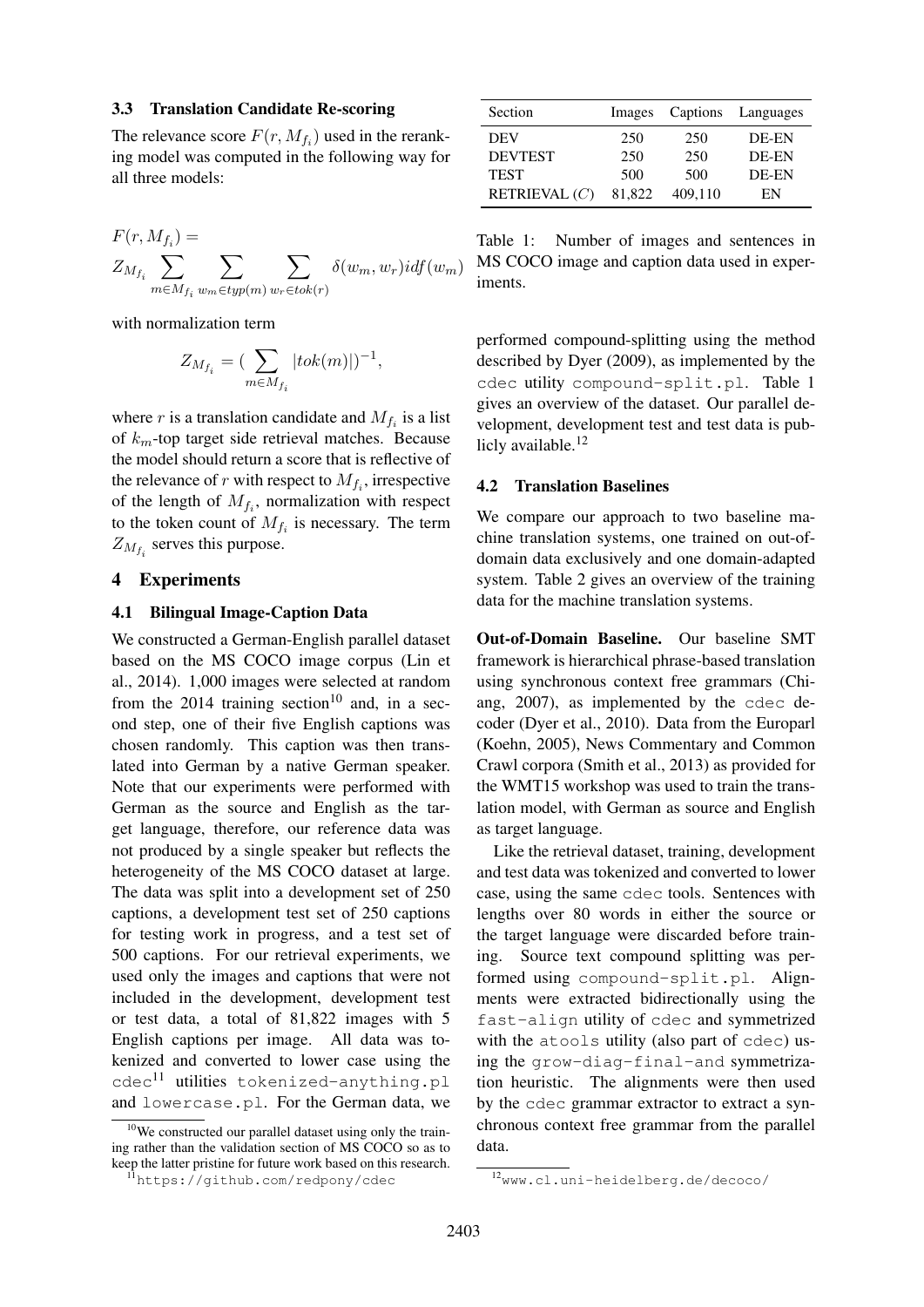| Corpus                  | Sentences  | Languages | System |
|-------------------------|------------|-----------|--------|
| Europarl                | 1,920,209  | DE-EN     | O/I    |
| <b>News Commentary</b>  | 216,190    | DE-EN     | O/I    |
| Common Crawl            | 2,399,123  | DE-EN     | O/I    |
| Flickr30k WMT16         | 29,000     | DE-EN     | I      |
| Europarl                | 2,218,201  | EN        | O/I    |
| News Crawl              | 28,127,448 | EN        | O/I    |
| <b>News Discussions</b> | 57,803,684 | EN        | O/I    |
| Flickr30k WMT16         | 29,000     | EN        | T      |

Table 2: Parallel and monolingual data used for training machine translation systems. Sentence counts are given for raw data without preprocessing. O/I: both out-of-domain and indomain system, I: in-domain system only.

The target language model was trained on monolingual data from Europarl, as well as the News Crawl and News Discussions English datasets provided for the WMT15 workshop (the same data as was used for estimating term frequencies for the retrieval models) with the KenLM toolkit (Heafield et al., 2013; Heafield, 2011).<sup>13</sup>

We optimized the parameters of the translation system for translation quality as measured by IBM BLEU (Papineni et al., 2002) using the Margin Infused Relaxed Algorithm (MIRA) (Crammer and Singer, 2003). For tuning the translation models used for extraction of the hypothesis lists for final evaluation, MIRA was run for 20 iterations on the development set, and the best run was chosen for final testing.

In-Domain Baseline. We also compared our models to a domain-adapted machine translation system. The domain-adapted system was identical to the out-of-domain system, except that it was supplied with additional parallel training data from the image caption domain. For this purpose, we used 29,000 parallel German-English image captions as provided for the WMT16 shared task on multimodal machine translation. The English captions in this dataset belong to the Flickr30k corpus (Rashtchian et al., 2010) and are very similar to those of the MS COCO corpus. The German captions are expert translations. The English captions were also used as additional training data for the target-side language model. We generated  $k_n$ - and  $k_r$ -best lists of translation candidates using this in-domain baseline system.

| Model          | $k_n$ | $k_m$ | $k_r$       | $\lambda$         |
|----------------|-------|-------|-------------|-------------------|
| TSR-TXT        | 300   | -500  | $5^{\circ}$ | $5 \cdot 10^4$    |
| <b>TSR-CNN</b> | 300   | 300   | 5           | $70 \cdot 10^{4}$ |
| TSR-HCA        | 300   | -500  | 5.          | $10 \cdot 10^{4}$ |

Table 3: Optimized hyperparameter values used in final evaluation.

### 4.3 Optimization of TSR Hyperparameters

For each of our retrieval models, we performed a step-wise exhaustive search of the hyperparameter space over the four system hyperparameters for IBM BLEU on the development set: The length of the  $k_n$ -best list the entries of which are used as queries for retrieval; the number of  $k_m$ -bestmatching captions retrieved; the length of the final  $k_r$ -best list used in reranking; the interpolation weight  $\lambda$  of the relevance score F relative to the translation hypothesis log probability returned by the decoder. The parameter ranges to be explored were determined manually, by examining system output for prototypical examples. Table 3 gives an overview over the hyperparameter values obtained.

For TSR-CNN, we initially set the cutoff distance d to 90.0, after manually inspecting sets of nearest neighbors returned for various maximum distance values. After optimization of retrieval parameters, we performed an exhaustive search from  $d = 80.0$  to  $d = 100.0$ , with step size 1.0 on the development set, while keeping all other hyperparameters fixed, which confirmed out initial choice of  $d = 90.0$  as the optimal value.

Explored parameter spaces were identical for all models and each model was evaluated on the test set using its own optimal configuration of hyperparameters.

# 4.4 Significance Testing

Significance tests on the differences in translation quality were performed using the approximate randomization technique for measuring performance differences of machine translation systems described in Riezler and Maxwell (2005) and implemented by Clark et al. (2011) as part of the Multeval toolkit.<sup>14</sup>

<sup>13</sup>https://kheafield.com/code/kenlm/

<sup>14</sup>https://github.com/jhclark/multeval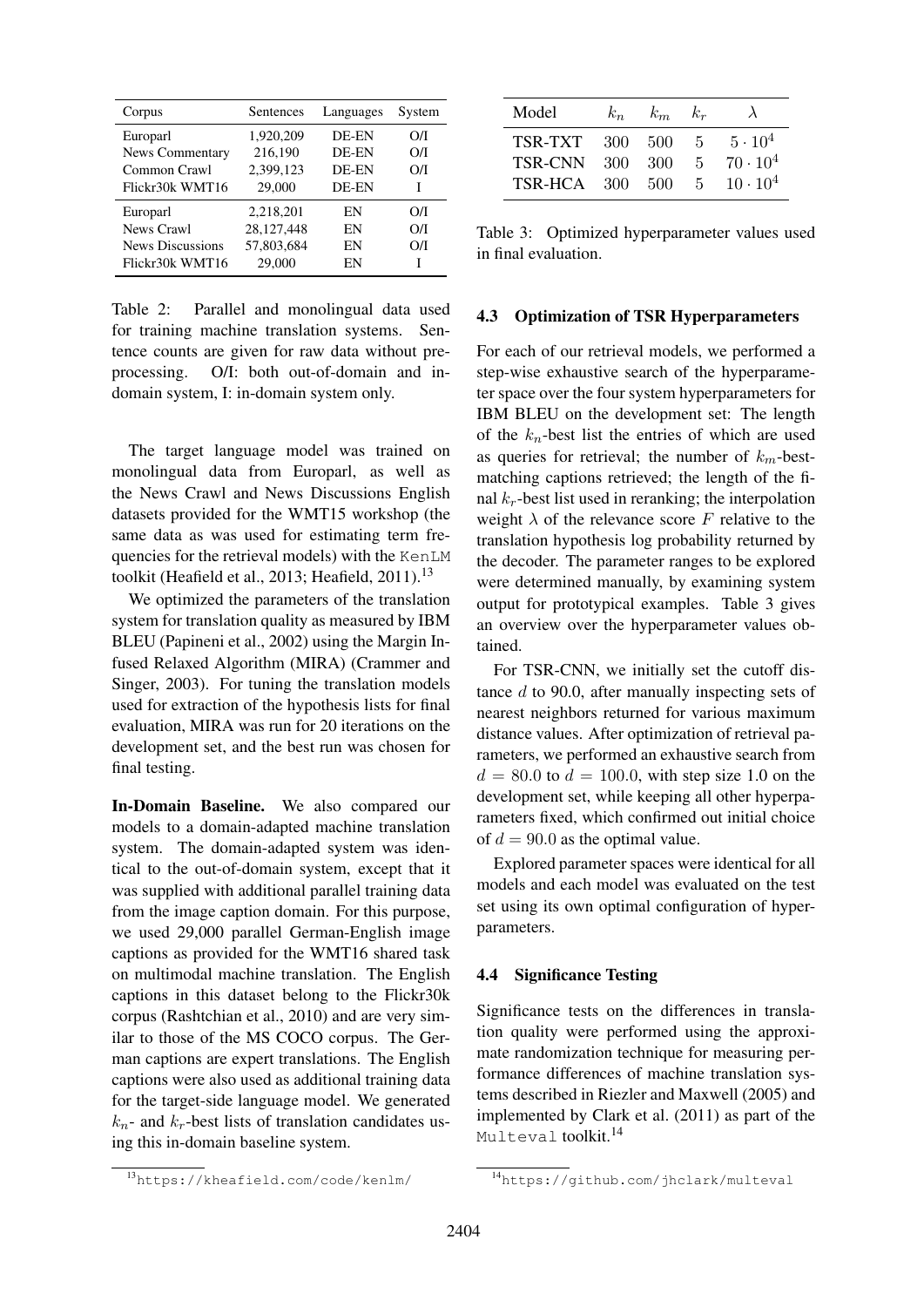| <b>System</b>  | <b>BLEU</b> 1   | $p_c$ | $p_t$ | $p_d$ | $p_o$ |
|----------------|-----------------|-------|-------|-------|-------|
| cdec out-dom.  | 25.5            |       |       |       |       |
| cdec in-dom.   | 29.6            |       |       |       | 0.00  |
| TSR-TXT        | 29.7            |       |       | 0.45  | 0.00  |
| <b>TSR-CNN</b> | 30.6            |       | 0.04  | 0.02  | 0.00  |
| TSR-HCA        | 30.3            | 0.42  | 0.01  | 0.00  | 0.00  |
| <b>System</b>  | <b>METEOR</b> ↑ | $p_c$ | $p_t$ | $p_d$ | $p_o$ |
| cdec out-dom.  | 31.7            |       |       |       |       |
| cdec in-dom.   | 34.0            |       |       |       | 0.00  |
| TSR-TXT        | 34.1            |       |       | 0.41  | 0.00  |
| <b>TSR-CNN</b> | 34.7            |       | 0.00  | 0.00  | 0.00  |
| TSR-HCA        | 34.4            | 0.09  | 0.00  | 0.00  | 0.00  |
| <b>System</b>  | ter 1           | $p_c$ | $p_t$ | $p_d$ | $p_o$ |
| cdec out-dom.  | 49.3            |       |       |       |       |
| cdec in-dom.   | 46.1            |       |       |       | 0.00  |
| TSR-TXT        | 45.8            |       |       | 0.12  | 0.00  |
| <b>TSR-CNN</b> | 45.1            |       | 0.03  | 0.00  | 0.00  |
| <b>TSR-HCA</b> | 45.3            | 0.34  | 0.02  | 0.00  | 0.00  |

Table 4: Metric scores for all systems and their significance levels as reported by Multeval.  $p_o$ values are relative to the cdec out-of-domain baseline,  $p_d$ -values are relative to the cdec indomain baseline,  $p_t$ -values are relative to TSR-TXT and  $p_c$ -values are relative to TSR-CNN. Best results are reported in **bold** face.<sup>15</sup>

### 4.5 Experimental Results

Table 4 summarizes the results for all models on an unseen test set of 500 captions. Domain adaptation led to a considerable improvement of +4.1 BLEU and large improvements in terms of METEOR and Translation Edit Rate (TER). We found that the target-side retrieval model enhanced with multimodal pivots from a deep convolutional neural network, TSR-CNN and TSR-HCA, consistently outperformed both the domain-adapted cdec baseline, as well as the text-based target side retrieval model TSR-TXT. These models therefore achieve a performance gain which goes beyond the effect of generic domain-adaptation. The gain in performance for TSR-CNN and TSR-HCA was significant at  $p < 0.05$  for BLEU, ME-TEOR, and TER. For all evaluation metrics, the difference between TSR-CNN and TSR-HCA was not significant, demonstrating that retrieval using our CNN-derived distance metric could match retrieval based the human object category annotations.



Figure 2: Results of the human pairwise preference ranking experiment, given as the joint distribution of both rankings:  $a+$  denotes preference for TSR-CNN in terms of accuracy,  $f+$  in terms of fluency; a− denotes preference for the in-domain baseline in terms of accuracy,  $f-$  in terms of fluency.

The text-based retrieval baseline TSR-TXT never significantly outperformed the in-domain cdec baseline, but there were slight nominal improvements in terms of BLEU, METEOR and TER. This finding is actually consistent with Wäschle and Riezler (2015) who report performance gains for text-based, target side retrieval models only on highly technical, narrow-domain corpora and even report performance degradation on medium-diversity corpora such as Europarl. Our experiments show that it is the addition of visual similarity information by incorporation of multimodal pivots into the image-enhanced models TSR-CNN and TSR-HCA which makes such techniques effective on MS COCO, thus upholding our hypothesis that visual information can be exploited for improvement of caption translation.

# 4.6 Human Evaluation

The in-domain baseline and TSR-CNN differed in their output in 169 out of 500 cases on the test set. These 169 cases were presented to a human judge alongside the German source captions in a double-blinded pairwise preference ranking experiment. The order of presentation was randomized for the two systems. The judge was asked to rank fluency and accuracy of the translations independently. The results are given in Figure 2. Overall, there was a clear preference for the output of TSR-CNN.

<sup>15</sup>A baseline for which a random hypothesis was chosen from the top-5 candidates of the in-domain system lies between the other two baseline systems: 27.5/33.3/47.7 (BLEU / METEOR / TER).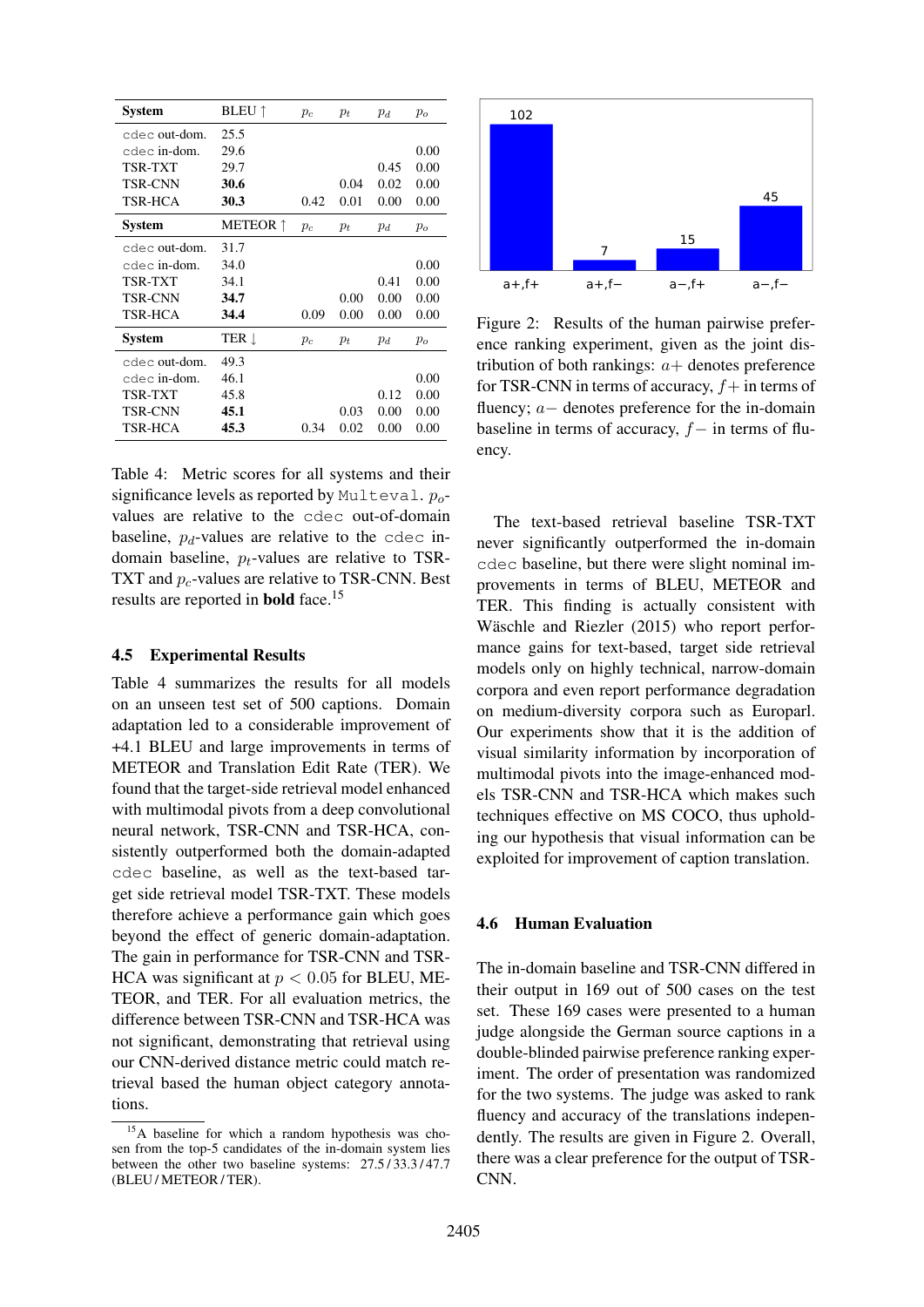# 4.7 Examples

Table 5 shows example translations produced by both cdec baselines, TSR-TXT, TSR-CNN, and TSR-HCA, together with source caption, image, and reference translation. The visual information induced by target side captions of pivot images allows a disambiguation of translation alternatives such as "skirt" versus "rock (music)" for the German "Rock", "pole" versus "mast" for the German "Masten", and is able to repair mistranslations such as "foot" instead of "mouth" for the German "Maul".

# 5 Conclusions and Further Work

We demonstrated that the incorporation of multimodal pivots into a target-side retrieval model improved SMT performance compared to a strong in-domain baseline in terms of BLEU, METEOR and TER on our parallel dataset derived from MS COCO. The gain in performance was comparable between a distance metric based on a deep convolutional network and one based on human object category annotations, demonstrating the effectiveness of the CNN-derived distance measure. Using our approach, SMT can, in certain cases, profit from multimodal context information. Crucially, this is possible without using large amounts of indomain parallel text data, but instead using large amounts of monolingual image captions that are more readily available.

Learning semantically informative distance metrics using deep learning techniques is an area under active investigation (Wu et al., 2013; Wang et al., 2014; Wang et al., 2015). Despite the fact that our simple distance metric performed comparably to human object annotations, using such high-level semantic distance metrics for caption translation by multimodal pivots is a promising avenue for further research.

The results were achieved on one language pair (German-English) and one corpus (MS COCO) only. As with all retrieval-based methods, generalized statements about the relative performance on corpora of various domains, sizes and qualities are difficult to substantiate. This problem is aggravated in the multimodal case, since the relevance of captions with respect to images varies greatly between different corpora (Hodosh et al., 2013). In future work, we plan to evaluate our approach in more naturalistic settings, such machine translation for captions in online multimedia repositories

| Image:                 |                                                                                   |
|------------------------|-----------------------------------------------------------------------------------|
|                        |                                                                                   |
| Source:                | Eine Person in einem Anzug und                                                    |
|                        | Krawatte und einem Rock.                                                          |
| cdec out-dom:          | a person in a suit and tie and a rock.                                            |
| cdec in-dom:           | a person in a suit and tie and a rock.                                            |
| TSR-TXT:<br>TSR-CNN:   | a person in a suit and tie and a rock.                                            |
| TSR-HCA:               | a person in a suit and tie and a skirt.<br>a person in a suit and tie and a rock. |
| Reference:             | a person wearing a suit and tie and a                                             |
|                        | skirt                                                                             |
| Image:                 |                                                                                   |
|                        |                                                                                   |
| Source:                | Ein Masten mit zwei Ampeln für Aut-<br>ofahrer.                                   |
| cdec out-dom:          | a mast with two lights for drivers.                                               |
| cdec in-dom:           | a mast with two lights for drivers.                                               |
| TSR-TXT:               | a mast with two lights for drivers.                                               |
| <b>TSR-CNN:</b>        | a pole with two lights for drivers.                                               |
| TSR-HCA:               | a pole with two lights for drivers.                                               |
| Reference:             | a pole has two street lights on it for<br>drivers.                                |
| Image:                 |                                                                                   |
| Source:                | Ein Hund auf einer Wiese mit einem<br>Frisbee im Maul.                            |
| cdec <b>out-dom:</b>   | a dog on a lawn with a frisbee in the<br>foot.                                    |
| cdec in-dom:           | a dog with a frisbee in a grassy field.                                           |
| TSR-TXT:               | a dog with a frisbee in a grassy field.                                           |
| <b>TSR-CNN:</b>        | a dog in a grassy field with a frisbee in<br>its mouth.                           |
| TSR-HCA:<br>Reference: | a dog with a frisbee in a grassy field.<br>a dog in a field with a frisbee in its |

Table 5: Examples for improved caption translation by multimodal feedback.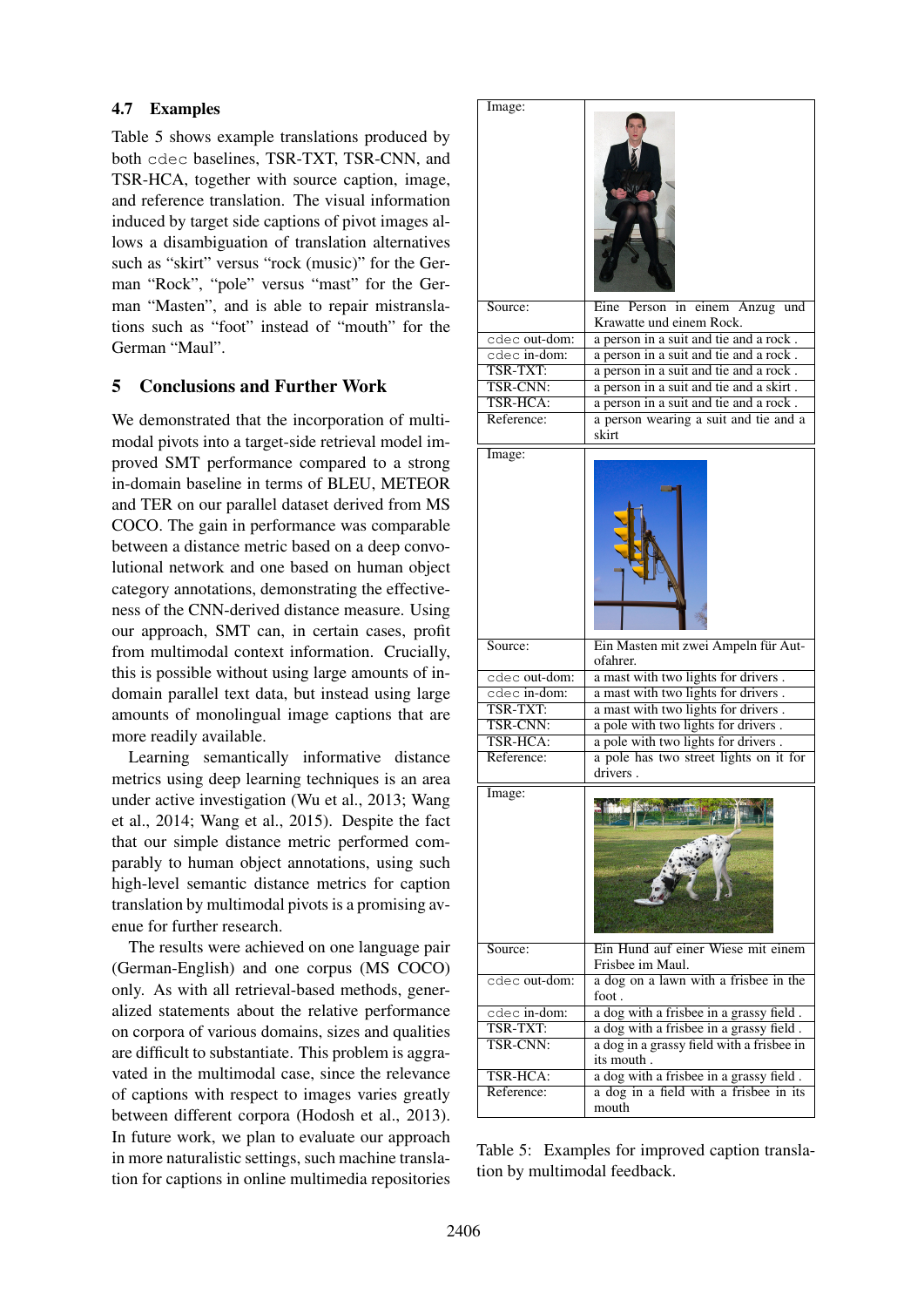such as Wikimedia Commons<sup>16</sup> and digitized art catalogues, as well as e-commerce localization.

A further avenue of future research is improving models such as that presented in Elliott et al. (2015) by crucial components of neural MT such as "attention mechanisms". For example, the attention mechanism of Bahdanau et al. (2015) serves as a soft alignment that helps to guide the translation process by influencing the sequence in which source tokens are translated. A similar mechanism is used in Xu et al. (2015) to decide which part of the image should influence which part of the generated caption. Combining these two types of attention mechanisms in a neural caption translation model is a natural next step in caption translation. While this is beyond the scope of this work, our models should provide an informative baseline against which to evaluate such methods.

#### Acknowledgments

This research was supported in part by DFG grant RI-2221/2-1 "Grounding Statistical Machine Translation in Perception and Action", and by an Amazon Academic Research Award (AARA) "Multimodal Pivots for Low Resource Machine Translation in E-Commerce Localization".

#### **References**

- Dzmitry Bahdanau, Kyunghyun Cho, and Yoshua Bengio. 2015. Neural machine translation by jointly learning to align and translate. In *Proceedings of the International Conference on Learning Representations (ICLR)*, San Diego, California, USA.
- Shane Bergsma and Benjamin Van Durme. 2011. Learning bilingual lexicons using the visual similarity of labeled web images. In *Proceedings of the International Joint Conference on Artificial Intelligence (IJCAI)*, Barcelona, Spain.
- Iacer Calixto, Teófilo de Compos, and Lucia Specia. 2012. Images as context in statistical machine translation. In *Proceedings of the Workshop on Vision and Language (VL)*, Sheffield, England, United Kingdom.
- David Chiang. 2007. Hierarchical phrase-based translation. *Computational Linguistics*, 33(2):201–228.
- Jonathan Clark, Chris Dyer, Alon Lavie, and Noah Smith. 2011. Better hypothesis testing for statistical

machine translation: Controlling for optimizer instability. In *Proceedings of the Association for Computational Lingustics (ACL)*, Portland, Oregon, USA.

- Koby Crammer and Yoram Singer. 2003. Ultraconservative online algorithms for multiclass problems. *Journal of Machine Learning Research*, 3:951–991.
- Chris Dyer, Adam Lopez, Juri Ganitkevitch, Johnathan Weese, Ferhan Ture, Phil Blunsom, Hendra Setiawan, Vladimir Eidelman, and Philip Resnik. 2010. cdec: A decoder, alignment, and learning framework for finite-state and context-free translation models. In *Proceedings of the Association for Computational Linguistics (ACL)*, Uppsala, Sweden.
- Chris Dyer. 2009. Using a maximum entropy model to build segmentation lattices for mt. In *Proceedings of Conference of the North American Chapter of the Association for Computational Linguistics: Human Language Technologies (NAACL HLT)*, Boulder, Colorado, USA.
- Desmond Elliott, Stella Frank, and Eva Hasler. 2015. Multi-language image description with neural sequence models. *CoRR*, abs/1510.04709.
- Hao Fang, Li Deng, Margaret Mitchell, Saurabh Gupta, Piotr Dollar, John C. Platt, Forrest Iandola, Jianfeng Gao, C. Lawrence Zitnick, Rupesh K. Srivastava, Xiaodeng He, and Geoffrey Zweit. 2015. From captions to visual concepts and back. In *In Proceedings of the 28th IEEE Conference on Computer Vision and Pattern Recognition (CVPR)*, Boston, MA.
- Francis Ferraro, Nasrin Mostafazadeh, Ting-Hao (Kenneth) Huang, Lucy Vanderwende, Jacob Devlin, Michel Galley, and Margaret Mitchell. 2015. A survey of current datasets for vision and language research. In *Proceedings of the Conference on Empirical Methods in Natural Language Processing (EMNLP)*, Lisbon, Portugal.
- Ruka Funaki and Hideki Nakayama. 2015. Imagemediated learning for zero-shot cross-lingual document retrieval. In *Proceedings of the Conference on Empirical Methods in Natural Language Processing (EMNLP)*, Lisbon, Portugal.
- Michael Grubinger, Paul Clough, Henning Müller, and Thomas Deselaers. 2006. The IAPR TC-12 benchmark: A new evaluatioin resource for visual information systems. In *In Proceedings of LREC*, Genova, Italy.
- Kenneth Heafield, Ivan Pouzyrevsky, Jonathan H. Clark, and Philipp Koehn. 2013. Scalable modified Kneser-Ney language model estimation. In *Proceedings of the 51st Annual Meeting of the Association for Computational Linguistics (ACL)*, Sofia, Bulgaria.
- Kenneth Heafield. 2011. KenLM: faster and smaller language model queries. In *Proceedings of the Sixth Workshop on Statistical Machine Translation (WMT)*, Edinburgh, Scotland, United Kingdom.

<sup>16</sup>https://commons.wikimedia.org/wiki/ Main\_Page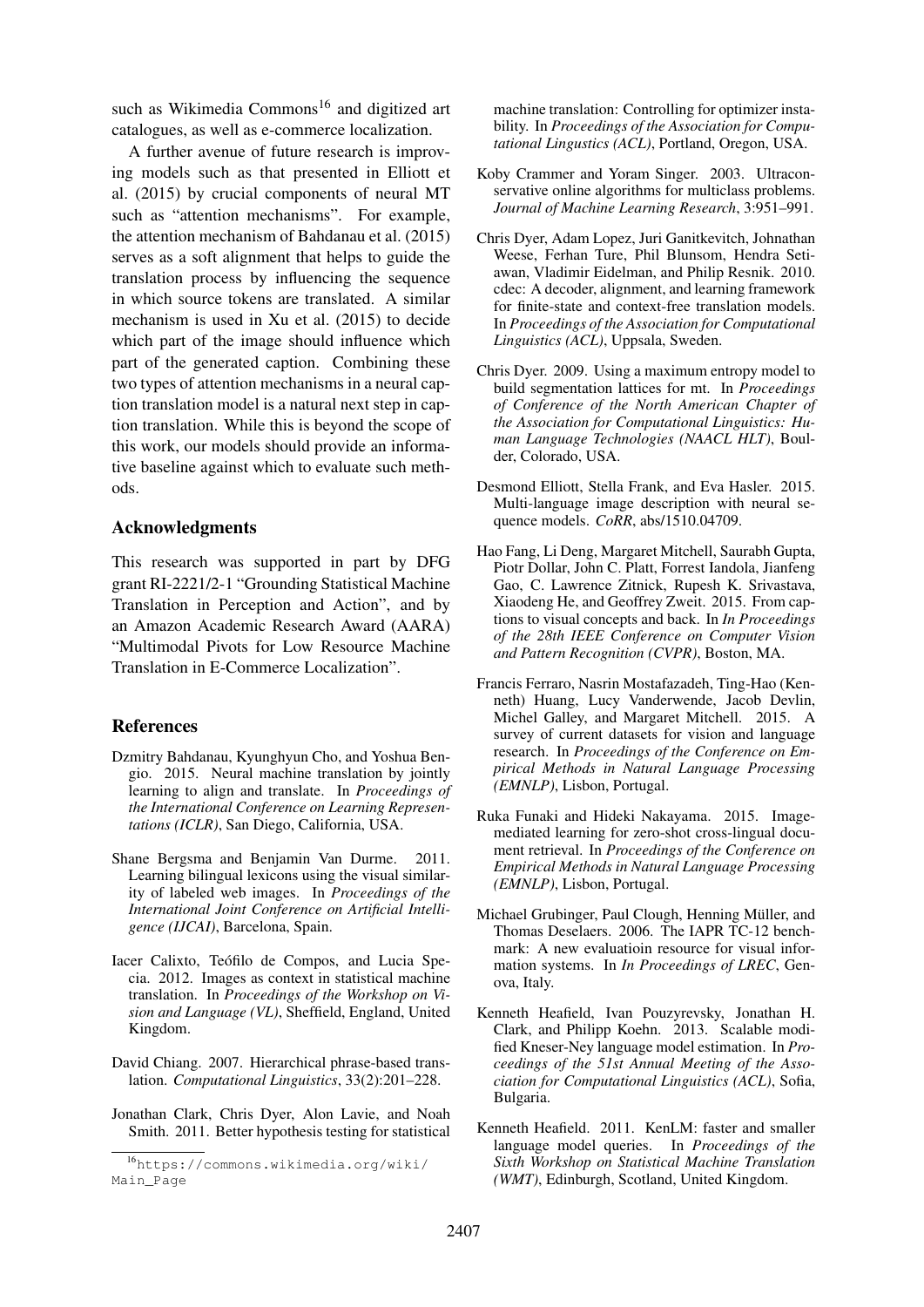- Micah Hodosh, Peter Young, and Julia Hockenmaier. 2013. Framing image description as a ranking task: Data, models and evaluation metrics. *Journal of Artificial Intelligence Research*, 47:853–899.
- Andrey Karpathy and Li Fei-Fei. 2015. Deep visualsemantic alignments for generating image descriptions. In *Proceedings of the IEEE Conference on Computer Vision and Pattern Recognition (CVPR)*, Boston, Massachusetts, USA.
- Douwe Kiela, Ivan Vulić, and Stephen Clark. 2015. Visual bilingual lexicon induction with transferred convnet features. In *Proceedings of the Conference on Empirical Methods in Natural Language Processing (EMNLP)*, Lisbon, Portugal.
- Philipp Koehn. 2005. Europarl: A parallel corpus for statistical machine translation. In *Proceedings of the Machine Translation Summit*, Phuket, Thailand.
- Girish Kulkarni, Visruth Premraj, Sagnik Dhar, Siming Li, Yejin Choi, Alexander C Berg, and Tamara L Berg. 2011. Baby talk: Understanding and generating image descriptions. In *Proceedings of the IEEE Conference on Computer Vision and Pattern Recognition (CVPR)*, Colorado Springs, Colorado, USA.
- Tsung-Yi Lin, Michael Maire, Serge Belongie, Lubomir D. Bourdev, Ross B. Girshick, James Hays, Pietro Perona, Deva Ramanan, Piotr Dollár, and C. Lawrence Zitnick. 2014. Microsoft COCO: common objects in context. *Computing Research Repository*, abs/1405.0312.
- Kishore Papineni, Salim Roukos, Todd Ard, and Wei-Jing Zhu. 2002. Bleu: a method for automatic evaluation of machine translation. In *Proceedings of the 40th Annual Meeting of the Association for Computational Linguistics (ACL)*, Philadelphia, Pennsylvania, USA.
- Cyrus Rashtchian, Peter Young, Micah Hodosh, and Julia Hockenmaier. 2010. Collecting image annotations using amazon's mechanical turk. In *Proceedings of the NAACL HLT 2010 Workshop on Creating Speech and Language Data with Amazon's Mechanical Turk*, Los Angeles, California, USA.
- Stefan Riezler and John Maxwell. 2005. On some pitfalls in automatic evaluation and significance testing for mt. In *Proceedings of the Workshop on Intrinsic and Extrinsic Evaluation Methods for MT and Summarization (MTSE) at the 43rd Annual Meeting of the Association for Computational Linguistics*, Ann Arbor, Michigan, USA.
- Olga Russakovsky, Jia Deng, Hao Su, Jonathan Krause, Sanjeev Satheesh, Sean Ma, Zhiheng Huang, Andrej Karpathy, Aditya Khosla, Michael S. Bernstein, Alexander C. Berg, and Fei-Fei Li. 2014. Imagenet large scale visual recognition challenge. *Computing Research Repository*, abs/1409.0575.
- Carina Silberer and Mirella Lapata. 2014. Learning grounded meaning representations with autoencoders. In *Proceedings of the 52nd Annual Meeting of the Association for Computational Linguistics (ACL)*, Baltimore, Maryland, USA.
- Karen Simonyan and Andrew Zisserman. 2015. Very deep convolutional networks for large-scale image recognition. In *Proceedings of the International Conference on Learning Representations (ICLR)*, San Diego, CA.
- Jason Smith, Herve Saint-Amand, Magdalena Plamada, Philipp Koehn, Chris Callison-Burch, and Adam Lopez. 2013. Dirt cheap web-scale parallel text from the Common Crawl. In *Proceedings of the Conference of the Association for Computational Linguistics (ACL)*, Sofia, Bulgaria.
- Richard Socher, Andrej Karpathy, Quoc V. Le, Christopher D. Manning, and Andrew Y. Ng. 2014. Grounded compositional semantics for finding and describing images with sentences. *Transactions of the Association for Computational Linguistics*, 2(1):207–218.
- Karen Spärck Jones. 1972. A statistical interpretation of term specificity and its application in retrieval. *Journal of Documentation*, 28:11–21.
- Oriol Vinyals, Alexander Toshev, Samy Bengio, and Dumitru Erhan. 2015. Show and tell: A neural image caption generator. In *Proceedings of the IEEE Conference on Computer Vision and Pattern Recognition (CVPR)*, Boston,Massachusetts, USA.
- Jiang Wang, Yang Song, Thomas Leung, Chuck Rosenberg, Jingbin Wang, James Philbin, Bo Chen, and Ying Wu. 2014. Learning fine-grained image similarity with deep ranking. In *Proceedings of the Conference on Computer Vision and Pattern Recognition (CVPR)*, Columbus, Ohio, USA.
- Zhaowen Wang, Jianchao Yang, Zhe Lin, Jonathan Brandt, Shiyu Chang, and Thomas Huang. 2015. Scalable similarity learning using large margin neighborhood embedding. In *Proceedings of the IEEE Winter Conference on Applications of Computer Vision*, Washington, DC, USA.
- Katharina Wäschle and Stefan Riezler. 2015. Integrating a large, monolingual corpus as translation memory into statistical machine translation. In *Proceedings of the 18th Annual Conference of the European Association for Machine Translation (EAMT)*, Antalya, Turkey.
- Pengcheng Wu, Steven C.H. Hoi, Hao Xia, Peilin Zhao, Dayong Wang, and Chunyan Miao. 2013. Online multimodal deep similarity learning with application to image retrieval. In *Proceedings of the 21st ACM International Conference on Multimedia*, Barcelona, Spain.